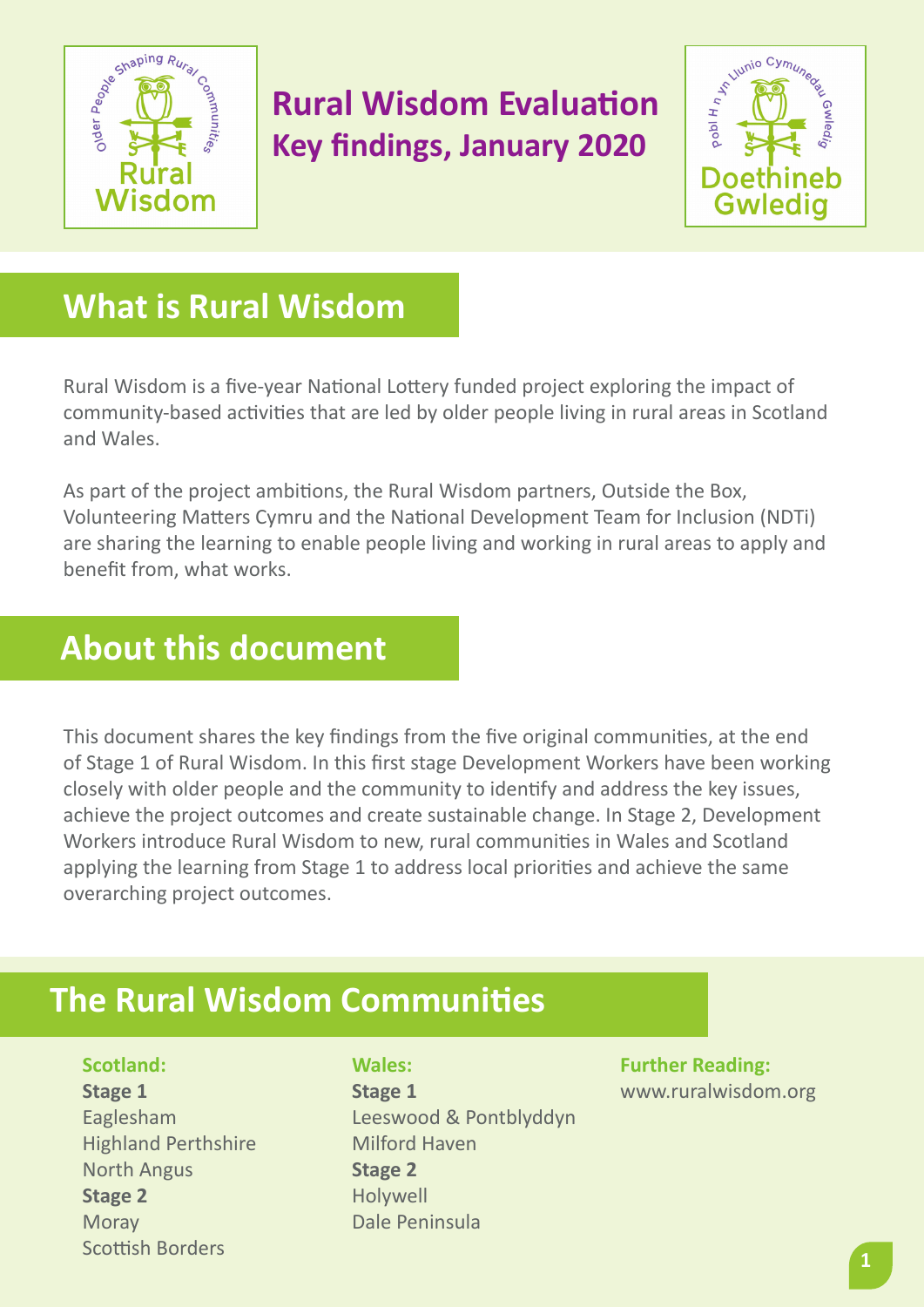# **Project Outcomes**

- 1. More older people in rural areas are having a voice and leading change in their local communities.
- 2. More older people get the support they want, which works well for them, through a wider range of community-based services.
- 3. Policies in Scotland and Wales support older people to continue to live in the rural communities they know and encourage older people's contribution to their communities.
- 4. The experience of older people in rural areas, and of their communities, contribute to the growth of communities across the UK that value, include and support older people.



### **The Evaluation**

Between May and September 2019, the NDTi Evaluation Team visited the Stage 1 Rural Wisdom communities. Development Workers were coming to the end of their time with these five communities having spent more than two years working with them, helping to ensure what had been set up was sustainable. NDTi went along to find out what had been happening, what had changed and what was being sustained through the work of Rural Wisdom. This involved interviews and focus groups with a variety of stakeholders, including:

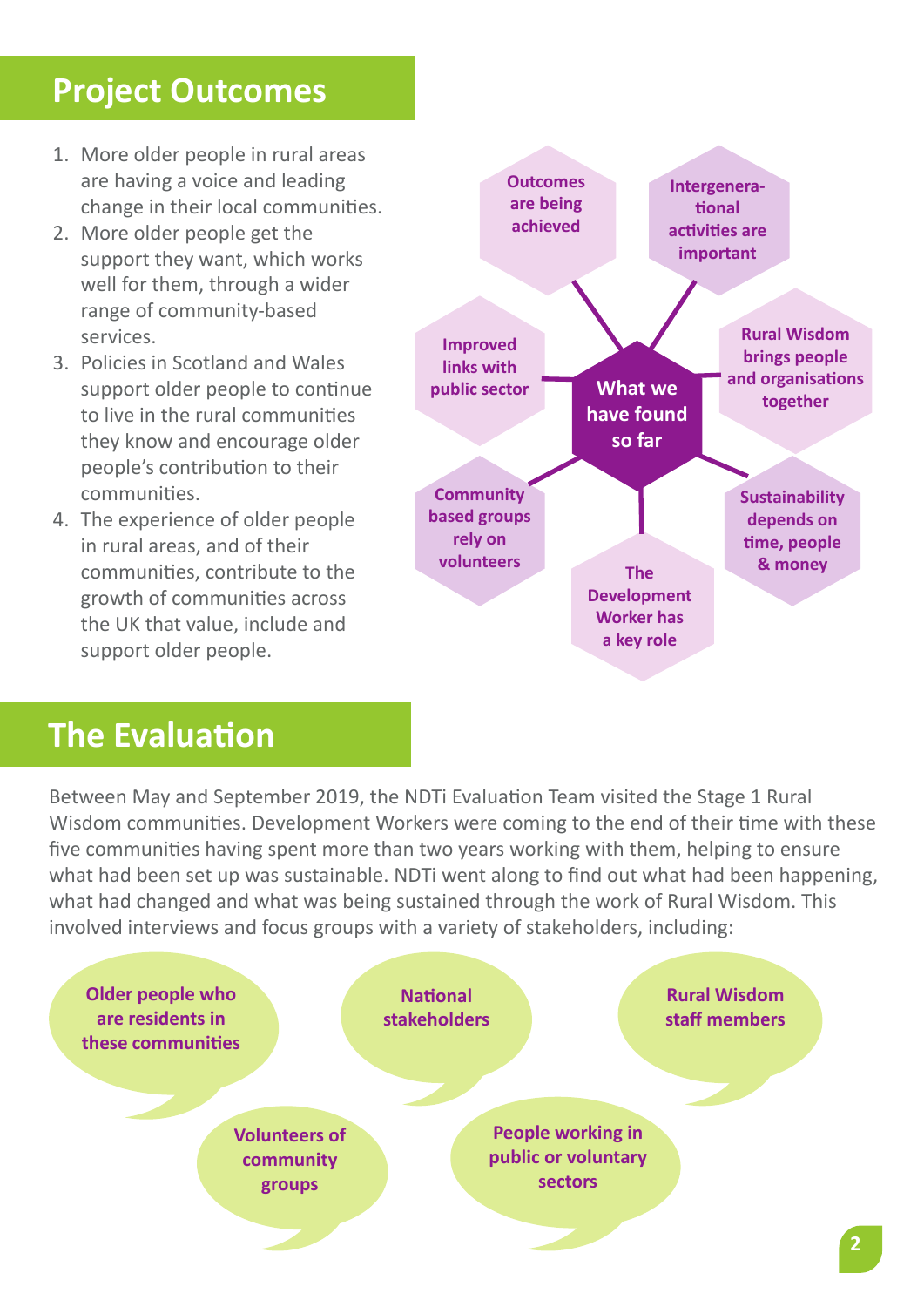#### **Key lessons from across Rural Wisdom**



**What are we learning about older people leading change and having a voice?**

**What are we learning about older people getting the right support in their community?**

- Older people are more likely to be motivated to use their skills and experience to lead change if they feel the activity is one that is wanted by the community and they can see results for their time and effort.
- Development Workers are a vehicle for change – they are engaged with their community and so are aware of issues and needs and can facilitate contact with public services or organisations so older people can engage directly to influence provision.
- Older people need links to people running all sorts of services to be able to voice their views and ideas directly on what support they want and need for day-to-day living, and how this can be brought into their community.
- Transport is vital for many older people to be able to get to health services and activities in their community.
- It's important that older people know where to get information on community activities and public services.
- Being made to feel welcome is important for people who want to join a group or activity.
- People may need encouragement to 'get involved' as confidence, selfesteem and motivation can play a key part in getting support or joining activities.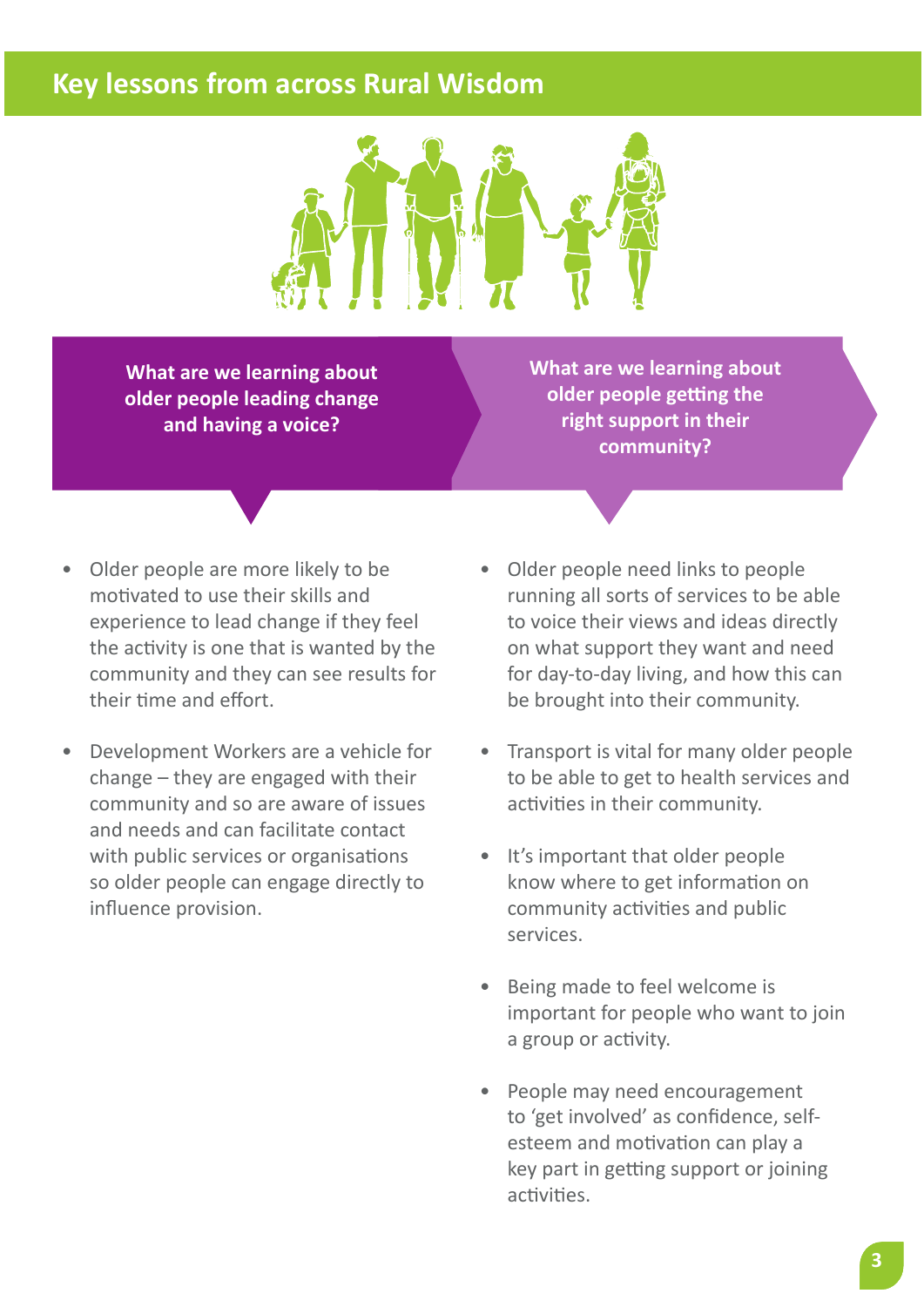#### **Key lessons from across Rural Wisdom (continued)**



**What are we learning about groups based on socialising, hobbies and interests?**

**What are we learning about how older people contribute to rural communities?**

- Older people have to have a genuine interest or need for a group or activity for it to be well supported and likely to be sustained.
- It's important that assumptions aren't made about the type of activities that older people will enjoy or be interested in.
- Older people want activities and groups that involve the whole community.
- Development Workers have shown that being flexible in order to make things happen is key and to persist with ideas and activities when they are worth pursuing.

Older people are contributing to rural communities in a variety of ways:

- Through volunteering both formally and informally.
- By building connections with others in the community and participating socially.
- Through having a voice and actively campaigning for change or improvements.
- By caring for other people. This can be in multiple ways, for partners, family and friends and across multiple generations.
- Through imparting their knowledge and experiences to help improve services or passing on their skills and expertise to others in the community.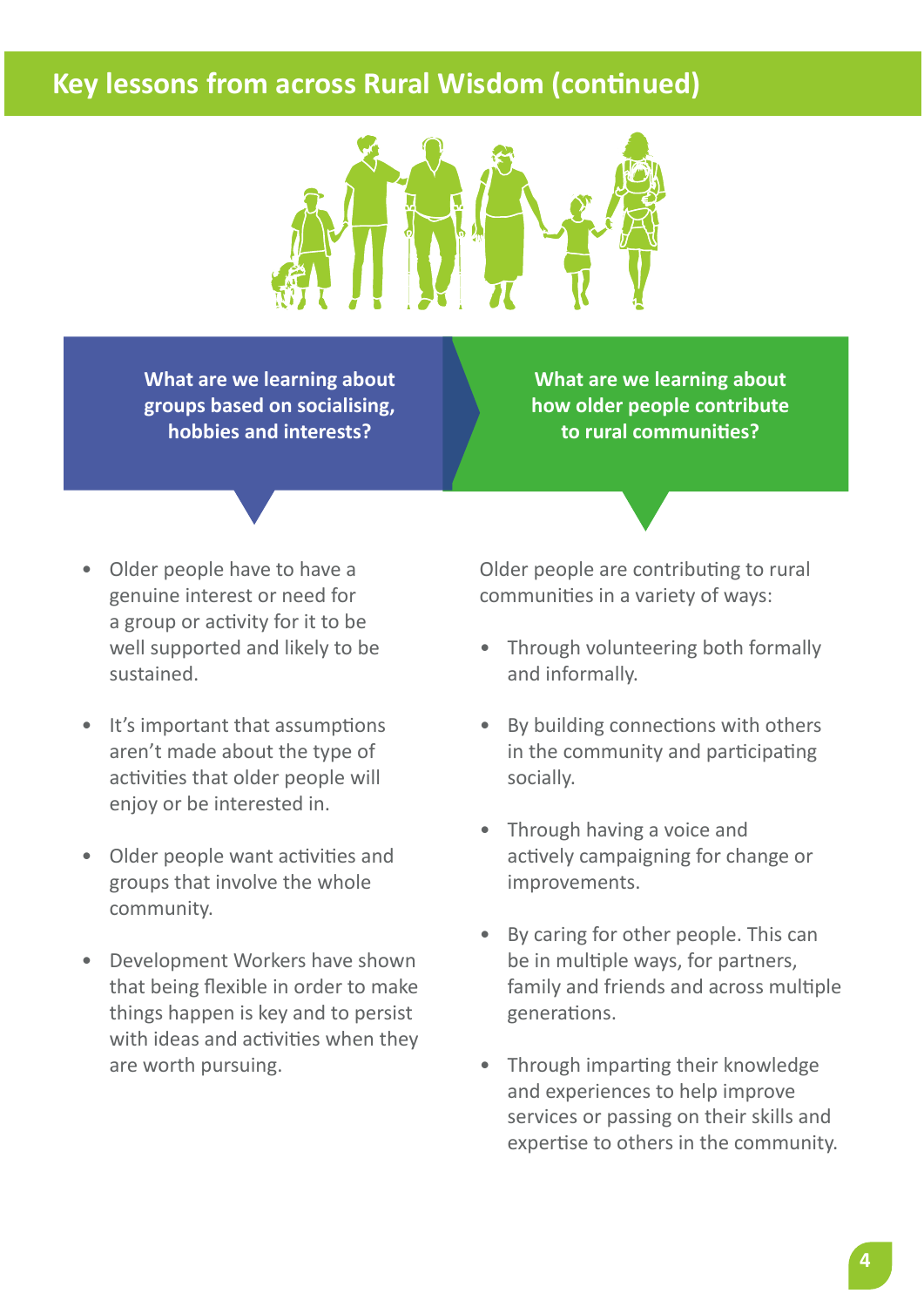### **How Rural Wisdom is influencing national and UK strategies and programmes?**

Through Rural Wisdom, older people were invited and encouraged to contribute to national government strategy consultations, for example 'A Connected Scotland' and 'Connected Communities' (Wales).

The learning from, and examples of, Rural Wisdom has also fed into the Scottish Strategy: A Fairer Scotland for Older People. In Wales, it's contributing to the work on the Ageing Well in Wales Programme which is hosted by the Older People's Commissioner for Wales. This includes Age Friendly Communities, dementia supportive communities and work around loneliness and isolation.



| Number: W035902                                                                                   | M-Gm |
|---------------------------------------------------------------------------------------------------|------|
| Weish Government<br>Consultation - summary of responses                                           |      |
| <b>Connected Communities</b>                                                                      |      |
| Tacking Loneliness and Social Isolation                                                           |      |
| <b>March 2019</b>                                                                                 |      |
| Max's distuplers uring highed an dated yis Command.<br>This document is also available in their). |      |

More information about how Rural Wisdom is influencing a range of policy issues to support older people to continue to live in rural communities can be found here: **[www.ndti.org.uk/news/rural-wisdom-evaluation](http://www.ndti.org.uk/news/rural-wisdom-evaluation)**

## **How Rural Wisdom is influencing the growth of communities that value older people**

- There has been learning between the two nations around solutions to some of the shared issues: e.g. transport (Wales to Scotland) and community models of health and social care (Scotland to Wales).
- The Ageing Well in Wales Network has shared examples of Rural Wisdom activities to demonstrate what can be done and how, to create Age Friendly Communities. Getting views of older people is part of the solution.
- Rural Wisdom in Scotland has been changing attitudes of public officials about older people making a contribution, not just being passive service users.

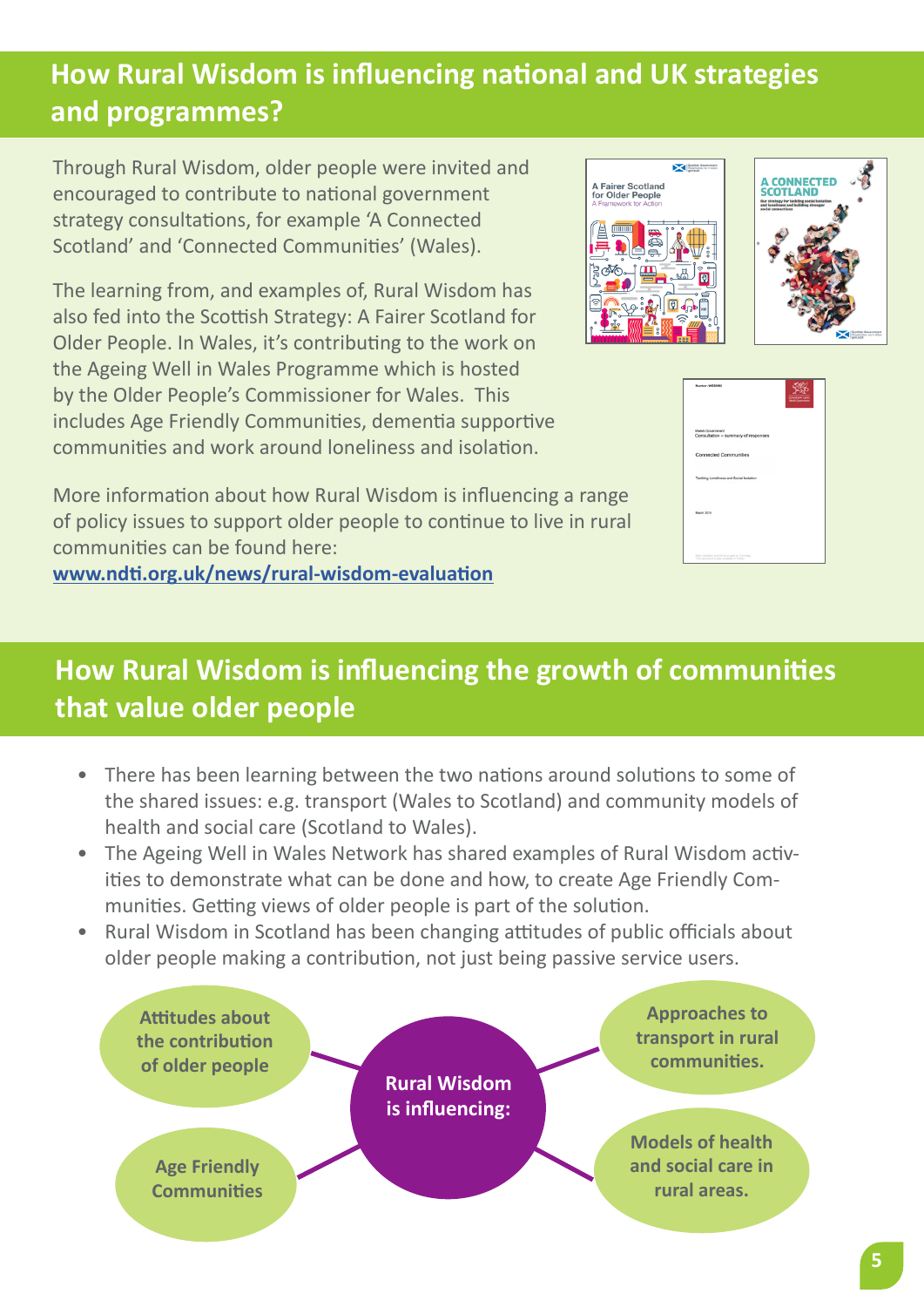#### **Key lessons about the sustainability from the Stage 1 sites**

There are multiple factors that have been important for the sustainability of activities and initiatives set up by Rural Wisdom in the Stage 1 sites across Scotland and Wales.

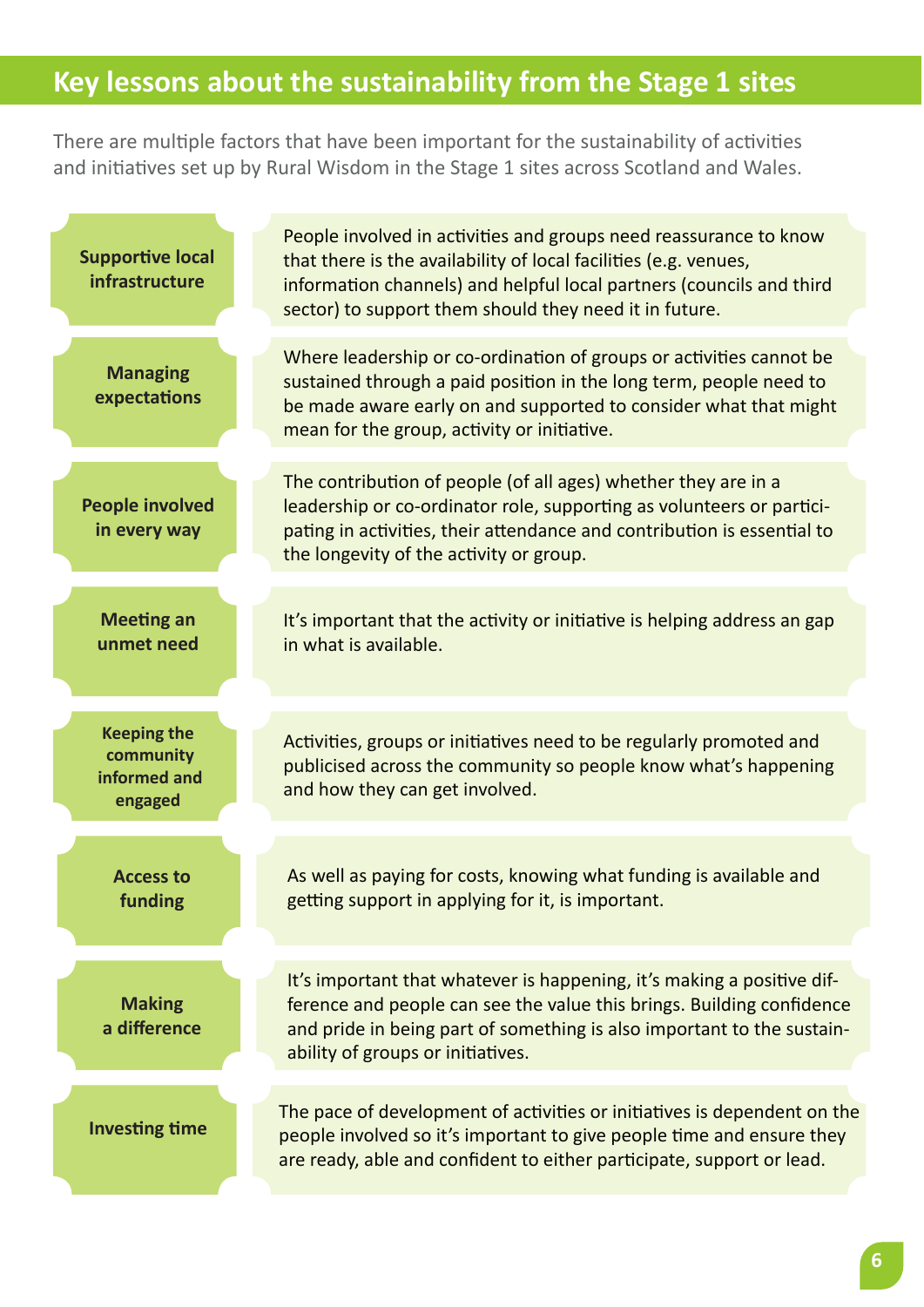# **Examples of sustainability in Stage 1 sites**

Here are some examples of what is being sustained through the work of Rural Wisdom in the Stage 1 sites:

**Self-sustaining activities led by or involving volunteers**

> **Supported work with funding**

- Singing group (Brechin, Angus),
- Intergenerational work in Eaglesham, Edzell and Leeswood,
- Community Café in Leeswood ,
- Social Group and Luncheon club in Milford Haven,
- Luncheon club,
- 'Talking Point' to continue in Eaglesham through East Renfrewshire's Community Led Support.
- Support Choices independent information and advice about community care in Highland Perthshire,
- Upper Tay Transport Group applied and received funding from the Council's Communities Transport Fund to continue activities - funding the group to employ a Development Worker,
- 'What's On' in Milford Haven is being led by Youth Matters who are sourcing funding to continue the publication that provides information about what's happening in the community,
- Outside the Box have been awarded funding from the Connected Communities Programme (EU Leader funding). This pays for a part-time Development Worker in both Eaglesham and Angus to build on the connecting communities part of Rural Wisdom.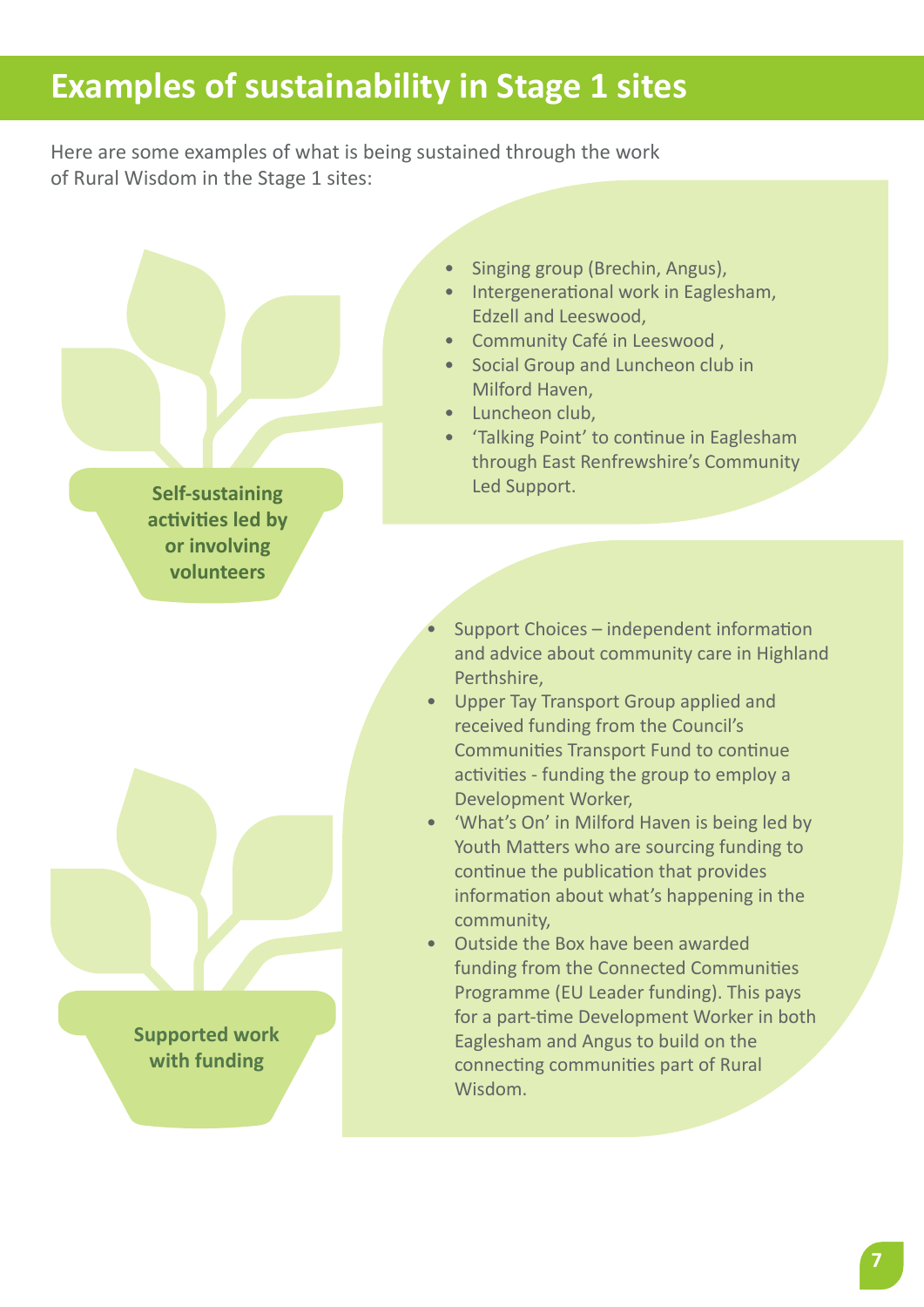### **Case Studies of what works**

At the start of Rural Wisdom each community came together to discuss the key issues for older people living there and how Rural Wisdom could help. These issues helped inform the priorities for the Development Workers, their engagement with older people and work with organisations.

The following five case studies highlight some of the different activities that Rural Wisdom has delivered and what has been achieved and sustained in these communities by older people as a result.

#### **Sustaining 'What's On' through Rural Wisdom: Milford Haven. 01**

Older people in the Welsh community of Milford Haven raised the issue that they often didn't know what was available to them in their community. The 'What's On' publication was produced in response to this need and has become a valued resource for people in Milford Haven. This monthly publication provides information about community groups and activities and is now being co-ordinated and produced by Youth Matters. Read more: **[www.ndti.org.uk/uploads/files/RW\\_Case\\_](http://www.ndti.org.uk/uploads/files/RW_Case_Study_1_Sustaining_Whats_on_Milford_Haven_Jan_20_final.pdf) Study 1 Sustaining Whats on Milford Haven Jan 20 final.pdf** 

#### **Improving local transport through Rural Wisdom: Upper Tay Area. 02**

The Upper Tay Transport Group has been led by older people in response to a common issue that was raised across local communities: lack of transport. They have worked with the bus company to improve and publicise the timetable and been successful in a bid to the council to fund a part-time worker to support the group for another two years. This work has been shared with other parts of Scotland. Read more: **[www.ndti.org.uk/uploads/files/RW\\_Case\\_Study\\_2\\_Upper\\_](https://www.ndti.org.uk/uploads/files/RW_Case_Study_2_Upper_Tay_Transport_Group_final_Jan_20.pdf) [Tay\\_Transport\\_Group\\_final\\_Jan\\_20.pdf](https://www.ndti.org.uk/uploads/files/RW_Case_Study_2_Upper_Tay_Transport_Group_final_Jan_20.pdf)**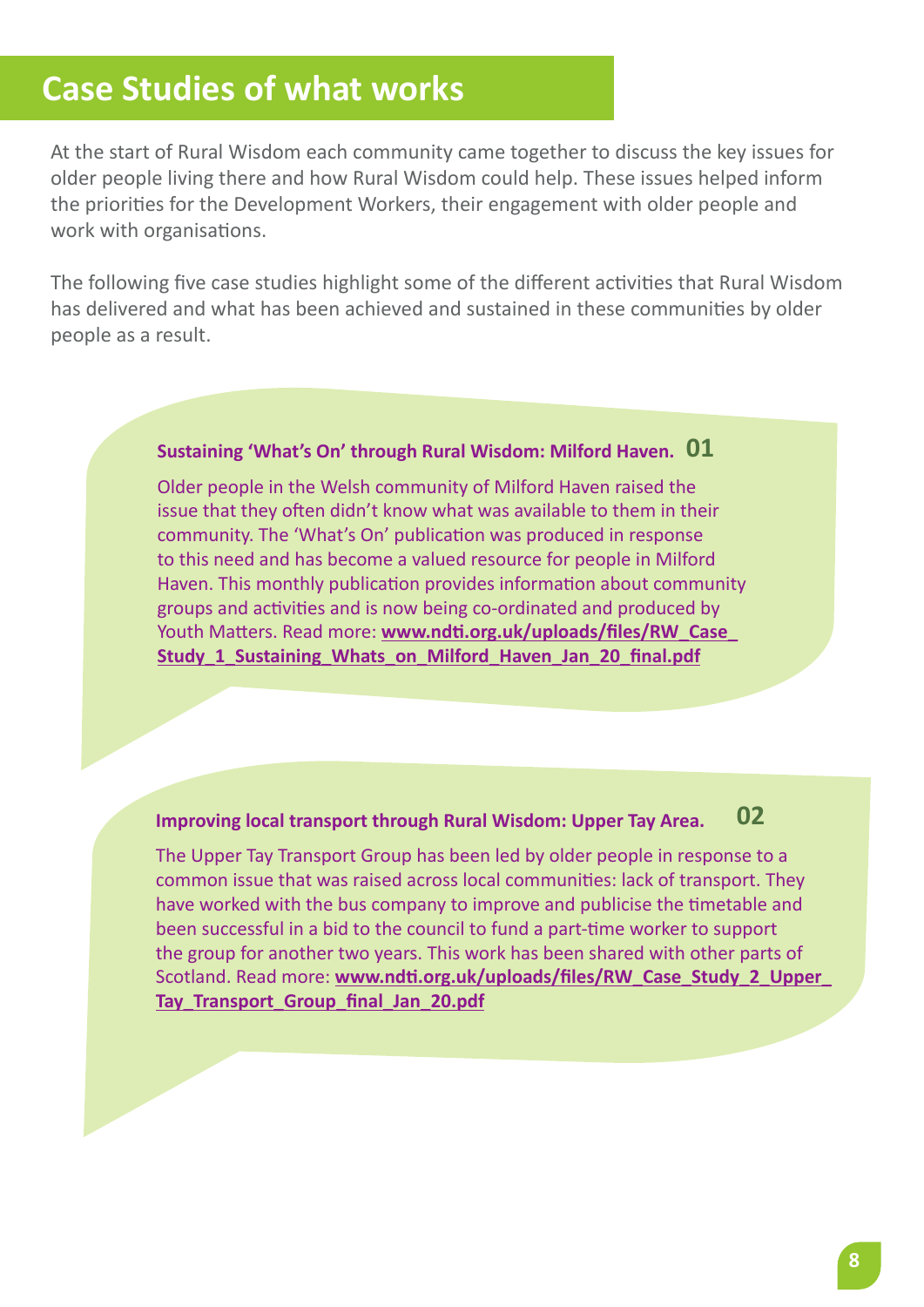#### **Intergenerational activity through Rural Wisdom – Montgomerie Court and Eaglesham Primary School 03**

Older people wanted activities for all ages. In Eaglesham the Development Worker, having heard from residents of a local sheltered housing complex talking about getting out to link with a local school, created opportunities for residents to go in and do activities with the children. This has built valued connections and led to an exchange of skills and talents amongst older people and children. They now organise the joint activities themselves. Read more: **[www.ndti.org.uk/uploads/files/RW\\_Case\\_Study\\_3\\_](http://www.ndti.org.uk/uploads/files/RW_Case_Study_3_Intergenerational_activity_final_Jan_20.pdf) [Intergenerational\\_activity\\_final\\_Jan\\_20.pdf](http://www.ndti.org.uk/uploads/files/RW_Case_Study_3_Intergenerational_activity_final_Jan_20.pdf)**

#### **Bringing the community together through Rural Wisdom - Leeswood Community Cafe 04**

The Leeswood Community Café opens every Thursday morning. Once a disused room in a community centre, volunteers from the community, under the co-ordination of the Development Worker, transformed the room to a lively café where older people gather to catch up with friends and young parents can stop by for a midmorning break. The café was set up in response to a number of issues about lack of opportunities for men, the desire for community spirit and something that was available for younger people. The café is now led and supported by volunteers in the community as part of the council's Age Friendly Community programme. Read more: **[www.ndti.org.uk/uploads/files/RW\\_Case\\_Study\\_4\\_Leeswood\\_Cafe\\_Jan\\_20\\_final.](https://www.ndti.org.uk/uploads/files/RW_Case_Study_4_Leeswood_Cafe_Jan_20_final.pdf) [pdf](https://www.ndti.org.uk/uploads/files/RW_Case_Study_4_Leeswood_Cafe_Jan_20_final.pdf)**

#### **Community activities through Rural Wisdom – Singing Group in Brechin 05**

Older people told us that they wanted more community activities for people living in and around Brechin, so, the Development Worker started a singing group which has been running every two weeks since April 2018. Members of the group stress how it has helped them make connections and find out about other activities. They now take responsibility for running the group themselves. Read more: **[www.ndti.org.uk/](https://www.ndti.org.uk/uploads/files/RW_Case_Study_5_Singing_Group_Jan_20_final.pdf) [uploads/files/RW\\_Case\\_Study\\_5\\_Singing\\_Group\\_Jan\\_20\\_final.pdf](https://www.ndti.org.uk/uploads/files/RW_Case_Study_5_Singing_Group_Jan_20_final.pdf)**